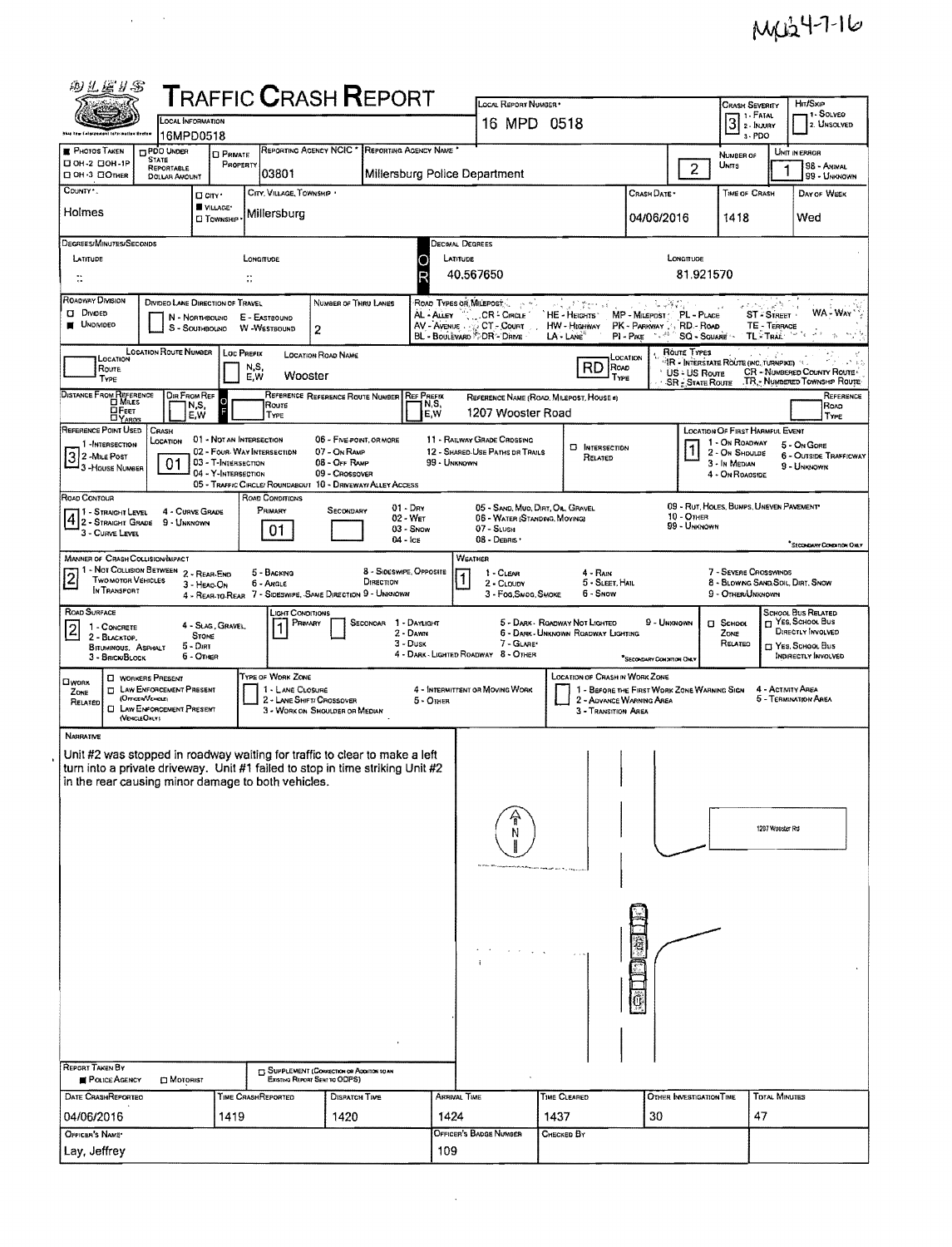|                                                                           |                                                   | ${\sf UnIT}$                                                                           |                            |                                                                                                             |           |                                  |                                                                                                                              |                 |                                                                                            |                                             |               |                                                                                                             |                                                                                |                        |                                                        |                                       |                                                                  |
|---------------------------------------------------------------------------|---------------------------------------------------|----------------------------------------------------------------------------------------|----------------------------|-------------------------------------------------------------------------------------------------------------|-----------|----------------------------------|------------------------------------------------------------------------------------------------------------------------------|-----------------|--------------------------------------------------------------------------------------------|---------------------------------------------|---------------|-------------------------------------------------------------------------------------------------------------|--------------------------------------------------------------------------------|------------------------|--------------------------------------------------------|---------------------------------------|------------------------------------------------------------------|
|                                                                           |                                                   |                                                                                        |                            |                                                                                                             |           |                                  |                                                                                                                              |                 |                                                                                            |                                             |               | LOCAL REPORT NUMBER                                                                                         |                                                                                |                        |                                                        |                                       |                                                                  |
|                                                                           |                                                   |                                                                                        |                            |                                                                                                             |           |                                  |                                                                                                                              |                 |                                                                                            |                                             |               | 16 MPD 0518                                                                                                 |                                                                                |                        |                                                        |                                       |                                                                  |
| Unit NUMBER<br>1                                                          |                                                   | Yoder, Harvey, M                                                                       |                            | OWNER NAME: LAST, FIRST, MIDDLE ( C) SAME AS DRIVER )                                                       |           |                                  |                                                                                                                              |                 |                                                                                            | <b>OWNER PHONE NUMBER</b>                   |               |                                                                                                             | <b>DAMAGE SCALE</b>                                                            |                        | <b>DAMAGE AREA</b>                                     | FRONT                                 |                                                                  |
| OWNER ADDRESS: CITY, STATE, ZIP                                           |                                                   |                                                                                        | <b>CISAME AS DRIVER</b> )  |                                                                                                             |           |                                  |                                                                                                                              |                 |                                                                                            | 330-473-0839                                |               |                                                                                                             | 2                                                                              |                        |                                                        |                                       |                                                                  |
|                                                                           |                                                   | 6918 TR 310, Millersburg, OH, 44654                                                    |                            |                                                                                                             |           |                                  |                                                                                                                              |                 |                                                                                            |                                             |               |                                                                                                             | 1 - NONE                                                                       |                        | о                                                      |                                       |                                                                  |
| LP STATE LICENSE PLATE NUMBER                                             |                                                   |                                                                                        |                            |                                                                                                             |           |                                  | <b>VEHICLE IDENTIFICATION NUMBER</b>                                                                                         |                 |                                                                                            |                                             |               | # Occupants                                                                                                 | 2 - Minon                                                                      |                        |                                                        |                                       |                                                                  |
| ОH                                                                        | EFD2849                                           |                                                                                        |                            |                                                                                                             |           |                                  | 1FTYR44E54PB56117                                                                                                            |                 |                                                                                            |                                             |               | 2.                                                                                                          | 3 - FUNCTIONAL                                                                 |                        | о                                                      | ۵                                     |                                                                  |
| <b>VEHICLE YEAR</b>                                                       | <b>VEHICLE MAKE</b>                               |                                                                                        |                            |                                                                                                             |           |                                  | VEHICLE MODEL                                                                                                                |                 |                                                                                            |                                             | VEHICLE COLOR |                                                                                                             | 4 - DISABLING                                                                  |                        |                                                        |                                       |                                                                  |
| 2004<br>PROOF OF                                                          | Ford<br>INSURANCE COMPANY                         |                                                                                        |                            |                                                                                                             |           | POLICY NUMBER                    | Ranger                                                                                                                       |                 | <b>TOWED BY</b>                                                                            | DGR                                         |               |                                                                                                             |                                                                                |                        | α                                                      |                                       | α                                                                |
| <b>INSURANCE</b><br>SHOWN                                                 |                                                   | <b>STATE FARM</b>                                                                      |                            |                                                                                                             |           |                                  | 8324325F1135A                                                                                                                |                 |                                                                                            |                                             |               |                                                                                                             | 9 - Unknown                                                                    |                        |                                                        | α                                     |                                                                  |
| CARRIER NAME, ADORESS, CITY, STATE, ZIP                                   |                                                   |                                                                                        |                            |                                                                                                             |           |                                  |                                                                                                                              |                 |                                                                                            |                                             |               |                                                                                                             |                                                                                |                        |                                                        |                                       | <b>CARRIER PHONE</b>                                             |
| US DOT                                                                    |                                                   | VEHICLE WEIGHT GVWR/GCWR                                                               |                            |                                                                                                             |           | CARGO BOOY TYPE                  |                                                                                                                              |                 |                                                                                            |                                             |               | <b>TRAFFICWAY DESCRIPTION</b>                                                                               |                                                                                |                        |                                                        |                                       |                                                                  |
|                                                                           |                                                   |                                                                                        | 2 - 10,001 to 26,000k Les  | 1 - LESS THAN OR EQUAL TO 10K LBS                                                                           | 01        |                                  | 01 - No CARGO BOOY TYPE/NOT APPLICABL 09 - POLE<br>02 - Bus/Van (9-15 Seats, Inc Driver)                                     |                 | 10 - CARGO TANK                                                                            |                                             |               | 1 - Two-Way, Not Divideo<br>1 - Two Way, Not Divideo<br>2 - Two Way, Not Divideo, Continuous Left Turn Lane |                                                                                |                        |                                                        |                                       |                                                                  |
| HM PLACARO ID NO.                                                         |                                                   |                                                                                        | 3 - MORE THAN 26,000K LBS. |                                                                                                             |           |                                  | 03 - Bus (16+ Seats, Inc Driver)<br>04 - VEHICLE TOWING ANOTHER VEHICLE                                                      |                 | 11 - FLAT BED<br>$12 - D$ uMP                                                              |                                             |               | 4 - Two-Way, Divided. Positive Median Barrier                                                               |                                                                                |                        |                                                        |                                       | 3 - Two-WAY, DIVIDED, UNPROTECTED (PAINTED OR GRASS >4FT.) MEDIA |
|                                                                           | <b>HM CLASS</b>                                   |                                                                                        | HAZAROOUS MATERIAL         |                                                                                                             |           |                                  | 05 - Logging<br><b>D6 - INTERMODAL CONTAINER CHASIS</b>                                                                      |                 | 13 - CONCRETE MIXER<br>14 - Auto Transporter                                               |                                             |               | 5 - ONE WAY TRAFFICWAY                                                                                      |                                                                                |                        |                                                        |                                       |                                                                  |
|                                                                           | NUMBER                                            | $\Box$ Related                                                                         |                            |                                                                                                             |           |                                  | 07 - CARGO VAN/ENCLOSED BOX<br>08 - GRAIN, CHIPS, GRAVEL                                                                     |                 | 15 - GARBAGE / REFUSE<br>99 - OTHER/UNKNOWN                                                |                                             |               | <b>CI Hir / Skip Unit</b>                                                                                   |                                                                                |                        |                                                        |                                       |                                                                  |
| NON-MOTORIST LOCATION PRIOR TO IMPACT                                     |                                                   | 01 - INTERSECTION - MARKED CROSSWAL                                                    |                            | TYPE OF USE                                                                                                 | UNIT TYPE |                                  | PASSENGER VEHICLES (LESS THAN 9 PASSENGERS MEDIMEAVY TRUCKS OR COMBO UNITS > 10KLBS BUS/VAN/LINO(9 OR MORE INCLUDING DRIVER) |                 |                                                                                            |                                             |               |                                                                                                             |                                                                                |                        |                                                        |                                       |                                                                  |
|                                                                           | 03 - INTERSECTION OTHER                           | 02 - INTERSECTION - NO CROSSWALK                                                       |                            | $\mathbf{1}$<br>1 - PERSONAL                                                                                |           | 07                               | 01 - Sub-COMPACT<br>02 - COMPACT                                                                                             |                 |                                                                                            |                                             |               | 13 - SINGLE UNIT TRUCK OR VAN ZAXLE, 6 TRES 21 - BUSNAN (9-15 SEATS, Inc. DRIVER)                           |                                                                                |                        |                                                        |                                       |                                                                  |
|                                                                           |                                                   | 04 - MIOBLOCK - MARKED CROSSWALK<br>05 - TRAVEL LANE - OTHER LOCATION                  |                            | 2 - COMMERCIAL                                                                                              |           | OR HIT/SKIP                      | 99 - UNKNOWN 03 - MID SIZE<br>$04 -$ Full Size                                                                               |                 |                                                                                            |                                             |               | 14 - SINGLE UNIT TRUCK: 3+ AXLES<br>15 - SINGLE UNIT TRUCK / TRAILER                                        |                                                                                | NON-MOTORIST           | 22 - Bus (16+ Sexts, Inc Driver)                       |                                       |                                                                  |
|                                                                           | 06 - BICYCLE LANE<br>07 - Shoulder/Roadside       |                                                                                        |                            | 3 - GOVERNMENT                                                                                              |           |                                  | 05 - MINIVAN<br>06 - SPORT UTILITY VEHICLE                                                                                   |                 |                                                                                            |                                             |               | 16 - TRUCK/TRACTOR (BOSTAL)<br>17 - TRACTOR/SEMI-TRAILER                                                    |                                                                                |                        | 23 - ANWAL WITH RIDER<br>25 - BICYCLE/PEDACYCLIST      |                                       | 24 - ANIMAL WITH BUGGY, WAGON, SURREY                            |
|                                                                           | 08 - SIDEWALK                                     | 09 - MEDIAN/CROSSING ISLAND                                                            |                            | <b>DIN EMERGENCY</b>                                                                                        |           |                                  | 07 - Pickup<br>$08 - V_{AN}$                                                                                                 |                 |                                                                                            | 18 - TRACTOR/DOUBLE<br>19 - TRACTOR/TRIPLES |               | 20 - OTHER MEDIHEAVY VEHICLE                                                                                |                                                                                |                        | 26 - PEDESTRIAN/SKATER<br>27 - OTHER NON-MOTORIST      |                                       |                                                                  |
|                                                                           | 10 - DRIVE WAY ACCESS<br>12 - NON-TRAFFICWAY AREA | 11 - SHARED-USE PATH OR TRAIL                                                          |                            | RESPONSE                                                                                                    |           |                                  | 09 - Motorcycle<br>10 - Motorized Bicycle                                                                                    |                 |                                                                                            |                                             |               |                                                                                                             |                                                                                |                        |                                                        |                                       |                                                                  |
|                                                                           | 99 - OTHER/UNKNOWN                                |                                                                                        |                            |                                                                                                             |           |                                  | 11 - SNOWMOBLE/ATV<br>12 - OTHER PASSENGER VEHICLE                                                                           |                 |                                                                                            |                                             |               | HAS HM PLACARD                                                                                              |                                                                                |                        |                                                        |                                       |                                                                  |
| SPECIAL FUNCTION 01 - NONE                                                | $02 - Tax$                                        |                                                                                        |                            | 09 - AMBULANCE<br>$10 -$ Fire                                                                               |           |                                  | 17 - FARM VEHICLE<br>18 - FARM EQUIPMENT                                                                                     |                 | <b>MOST DAMAGEO AREA</b><br>$01 - None$                                                    |                                             |               | 08 - LEFT SIDE                                                                                              |                                                                                | 99 - UNKNOWN           |                                                        | ACTION                                | 1 - Non-Contact                                                  |
| 01                                                                        | 05 - Bus - Transit                                | 03 - RENTAL TRUCK (OVER 10KLBS)<br>04 - Bus - School (Public or Private) 12 - Military |                            | 11 - HIGHWAY/MAINTENANCE                                                                                    |           | $21 -$ Tran                      | 19 - MOTORHOME<br>20 - Gouf Cart                                                                                             | 02              | 02 - CENTER FRONT<br>03 - Right Front                                                      |                                             |               | 09 - LEFT FRONT<br>10 - TOP AND WINDOWS                                                                     |                                                                                |                        | 3                                                      | 3 - Striking                          | 2 - NON-COLLISION                                                |
|                                                                           | 06 - Bus CHARTER<br>07 - Bus - SHUTTLE            |                                                                                        |                            | 13 - Pouce<br>14 - Pusuc Utitury                                                                            |           |                                  | 22 - OTHER (EXPLANN NARRATIVE)                                                                                               | 02 <sub>2</sub> | MPACT ARE 04 - RIGHT SIDE<br>05 - RIGHT REAR<br>06 - REAR CENTER                           |                                             |               | 11 - UNDERCARRIAGE<br>12 - LOAD/TRAILER                                                                     |                                                                                |                        |                                                        | 4 - STRUCK                            | 5 - STRIKING/STRUCK                                              |
|                                                                           | 08 - Bus - Other                                  |                                                                                        |                            | 15 - OTHER GOVERNMENT<br>16 - CONSTRUCTION EOIP.                                                            |           |                                  |                                                                                                                              |                 | 07 - LEFT REAR                                                                             |                                             |               | 13 - TOTAL (ALL AREAS)<br>14 - Отнек                                                                        |                                                                                |                        |                                                        | 9 - Unknown                           |                                                                  |
| PRE-CRASH ACTIONS                                                         |                                                   | <b>MOTORIST</b>                                                                        |                            |                                                                                                             |           |                                  |                                                                                                                              |                 | NON-MOTORIST                                                                               |                                             |               |                                                                                                             |                                                                                |                        |                                                        |                                       |                                                                  |
| 01                                                                        |                                                   | 01 - STRAIGHT AHEAD<br>02 - BACKING                                                    |                            | 07 - MAKING U-TURN<br>08 - ENTERING TRAFFIC LANE                                                            |           |                                  | 13 - Negotiating a Curve<br>14 - OTHER MOTORIST ACTIO                                                                        |                 |                                                                                            |                                             |               | 15 - ENTERING OR CROSSING SPECIFIED LOCATIO<br>16 - WALKING.RUNNING. JOGGING, PLAYING. CYCLING              |                                                                                |                        | 21 - OTHER NON-MOTORIST ACTION                         |                                       |                                                                  |
| 99 - UNKNOWN                                                              |                                                   | 03 - CHANGING LANES<br>04 - OVERTAXING/PASSING                                         |                            | 09 - LEAVING TRAFFIC LANE<br>10 - PARKED                                                                    |           |                                  |                                                                                                                              |                 |                                                                                            | 17 - WORKING<br>18 - PUSHING VEHICLE        |               |                                                                                                             |                                                                                |                        |                                                        |                                       |                                                                  |
|                                                                           |                                                   | 05 - MAKING RIGHT TURN<br>06 - MAKING LEFT TURN                                        |                            | 11 - Slowing on Stopped in Traffic<br>12 - DRIVERLESS                                                       |           |                                  |                                                                                                                              |                 |                                                                                            | 20 - Standing                               |               | 19 - APPROACHING OR LEAVING VEHICLE                                                                         |                                                                                |                        |                                                        |                                       |                                                                  |
| <b>CONTRIBUTING CIRCUMSTANCE</b>                                          |                                                   |                                                                                        |                            |                                                                                                             |           |                                  |                                                                                                                              |                 |                                                                                            |                                             |               |                                                                                                             |                                                                                | <b>VEHICLE DEFECTS</b> |                                                        |                                       |                                                                  |
| Projary<br>09                                                             | MOTORIST                                          | $01 - None$<br>02 - FAILURE TO YIELD                                                   |                            | 11 - IMPROPER BACKING                                                                                       |           |                                  | 12 - IMPROPER START FROM PARKED POSITION                                                                                     |                 | Non-Motorist<br>22 - None<br>23 - IMPROPER CROSSING                                        |                                             |               |                                                                                                             |                                                                                |                        | 01 TURN SIGNALS<br>02 - HEAD LAMPS                     |                                       |                                                                  |
|                                                                           |                                                   | 03 - RAN RED LIGHT<br>04 - RAN STOP SIGN                                               |                            |                                                                                                             |           | 13 - STOPPED OR PARKED ILLEGALLY | 14 - Operating Vehicle in Negligent Manner                                                                                   |                 | 24 - DARTING<br>25 - LYING AND/OR LLEGALLY IN ROADWAY                                      |                                             |               |                                                                                                             |                                                                                |                        | 03 - TAIL LAMPS<br>04 - BRAKES<br>05 - STEERING        |                                       |                                                                  |
| SECONDARY                                                                 |                                                   | 05 - Exceeded Speed Limit<br>06 - UNSAFE SPEED                                         |                            |                                                                                                             |           | 16 - WRONG SIDE/WRONG WAY        | 15 - Swering to Avoid (Due to External Conditions)                                                                           |                 | 26 - FALURE TO YIELD RIGHT OF WAY<br>27 - Not Visiale (DARK CLOTHING)                      |                                             |               |                                                                                                             |                                                                                |                        | 06 - TIRE BLOWOUT<br>07 - WORN OR SLICK TIRES          |                                       |                                                                  |
|                                                                           |                                                   | 07 - IMPROPER TURN<br>08 - LEFT OF CENTER                                              |                            | 17 - FALURE TO CONTROL<br><b>18 - VISION OBSTRUCTION</b>                                                    |           |                                  |                                                                                                                              |                 | 28 - INATTENTIVE<br>29 - FAILURE TO OBEY TRAFFIC SIGNS                                     |                                             |               |                                                                                                             |                                                                                |                        | 08 - TRAILER EQUIPMENT DEFECTIVE<br>09 - Motor Trouble |                                       |                                                                  |
| 99 - UNKNOWN                                                              |                                                   | 09 - FOLLOWED TOO CLOSELY/ACDA<br>10 - IMPROPER LANE CHANGE                            |                            |                                                                                                             |           |                                  | 19 - OPERATINO DEFECTIVE EQUIPMENT<br>20 - LOAD SHIFTING/FALLING/SPILLING                                                    |                 | /Signals/Officer<br>30 - WRONG SIDE OF THE ROAD                                            |                                             |               |                                                                                                             |                                                                                |                        | 11 - OTHER DEFECTS                                     |                                       | 10 - DISABLED FROM PRIOR ACCIOENT                                |
|                                                                           |                                                   | <b>/PASSING/OFF ROAD</b>                                                               |                            |                                                                                                             |           | 21 - OTHER IMPROPER ACTION       |                                                                                                                              |                 | 31 - OTHER NON-MOTORIST ACTION                                                             |                                             |               |                                                                                                             |                                                                                |                        |                                                        |                                       |                                                                  |
| <b>SEQUENCE OF EVENTS</b><br>2<br>20                                      |                                                   |                                                                                        |                            | 5<br>6                                                                                                      |           |                                  | <b>NON-COLUSION EVENTS</b><br>01 - OVERTURN/ROLLOVER                                                                         |                 | 06 - HOUPMENT FAILURE                                                                      | (BLOWN TURE, BRADE FAILURE, ETC)            |               |                                                                                                             | 10 - Cross Median                                                              |                        |                                                        |                                       |                                                                  |
| First<br>HARMFUL <sup>1</sup>                                             | <b>HARMFUL</b>                                    | Most                                                                                   |                            | 99 - Unknown                                                                                                |           |                                  | 02 - FIRE/EXPLOSION<br>03 - IMMERSION<br>04 - JACKKNIFE                                                                      |                 | 07 - SEPARATION OF UNITS<br>08 - RAN OFF ROAD RIGHT                                        |                                             |               |                                                                                                             | 11 - Cross Center Line<br>OPPOSITE DIRECTION OF TRAVEL<br>12 - DOWNHAL RUNAWAY |                        |                                                        |                                       |                                                                  |
| EVENT                                                                     |                                                   | EVENT                                                                                  |                            |                                                                                                             |           |                                  | 05 - CARGO/EQUIPMENT LOSS OR SHIFT 09 - RAN OFF RDAG LEFT<br>COLUSION WITH EIXED, OBJECT                                     |                 |                                                                                            |                                             |               |                                                                                                             | 13 - OTHER NON-COLLISION                                                       |                        |                                                        |                                       |                                                                  |
|                                                                           |                                                   | COLLISION WITH PERSON, VEHICLE OR OBJECT NOT FIXED                                     |                            |                                                                                                             |           |                                  | 25 - IMPACT ATTENUATOR/CRASH CUSHIONS3 - MEDIAN CABLE BARRIER                                                                |                 |                                                                                            |                                             |               |                                                                                                             | 41 - OTHER POST, POLE                                                          |                        | $48 -$ TREE                                            |                                       |                                                                  |
| 14 - PEDESTRIAN<br>15 - PEDALCYCLE<br>16 - RAILWAY VEHICLE (TRAN, ENGINE) |                                                   |                                                                                        |                            | 21 - PARKED MOTOR VEHICLE<br>22 - WORK ZONE MAINTENANCE EQUIPMENT<br>23 - STRUCK BY FALLING, SHIFTING CARGO |           |                                  | 26 - BRIDGE OVERHEAD STRUCTURE<br>27 - BRIDGE PIER OR ABUTMENT<br>28 - BRIDGE PARAPET                                        |                 | 34 - Median Guarorall Barrier<br>35 - Median Concrete Barrier<br>36 - MEDIAN OTHER BARRIER |                                             |               | 43 - Curs                                                                                                   | OR SUPPORT<br>42 - CULVERT                                                     |                        |                                                        | 49 - FIRE HYDRANT<br><b>EQUIPMENT</b> | 50 - WORK ZONE MAINTENANCE                                       |
| 17 - ANIMAL - FARM<br>18 - ANIMAL - DEER                                  |                                                   |                                                                                        | <b>MOTOR VEHICLE</b>       | OR ANYTHING SET IN MOTION BY A                                                                              |           |                                  | 29 - BRIDDE RAIL<br>30 - GUARDRAIL FACE                                                                                      |                 | 37 - Traffic Sign Post<br>38 - Overhead Sign Post                                          |                                             |               | 44 - Опсн                                                                                                   | 45 - EMBANKMENT                                                                |                        |                                                        | 52 - OTHER FIXED OBJECT               | 51 - WALL, BUILDING, TUNNEL                                      |
| 19 - ANIMAL .OTHER<br>20 - MOTOR VEHICLE IN TRANSPORT                     |                                                   |                                                                                        |                            | 24 - OTHER MOVABLE OBJECT                                                                                   |           |                                  | 31 - GUARDRAILEND<br>32 - PORTABLE BARRIER                                                                                   |                 | 39 - LIGHT/LUMINARIES SUPPORT<br>40 - UTILITY POLE                                         |                                             |               | 46 - FENCE                                                                                                  | 47 - MAILBOX                                                                   |                        |                                                        |                                       |                                                                  |
| UNIT SPEED                                                                |                                                   | Posteo Speed                                                                           | <b>TRAFFIC CONTROL</b>     |                                                                                                             |           |                                  |                                                                                                                              |                 |                                                                                            |                                             |               | UNIT DIRECTION                                                                                              | 1 - Noam                                                                       |                        | 5 - NORTHEAST                                          |                                       | 9 - Unknown                                                      |
| 35                                                                        |                                                   | 35                                                                                     | 12                         | 01 - No CONTROLS<br>02 - S TOP SIGN                                                                         |           |                                  | 07 - RAILROAD CROSSBUCKS<br>08 - RAILROAD FLASHERS                                                                           |                 | 13 - CROSSWALK LINES<br>14 - WALK/DON'T WALK                                               |                                             | FROM          | To                                                                                                          | 2 - South<br>$3 - East$                                                        |                        | 6 - NORTHWEST<br>7 - SOUTHEAST                         |                                       |                                                                  |
| $\square$ Stated                                                          |                                                   |                                                                                        |                            | 03 - Yielo Sign<br>04 - TRAFFIC SIGNAL<br>05 - Traffic Flashers                                             |           |                                  | 09 - R AILROAD GATES<br>10 - COSTRUCTION BARRICADE<br>11 - PERSON (FLAGGER, OFFICER                                          | 15 - O THER     | 16 - Not Reported                                                                          |                                             |               |                                                                                                             | 4 - West                                                                       |                        | 8 - SOUTHWEST                                          |                                       |                                                                  |
| <b>ESTIMATED</b>                                                          |                                                   |                                                                                        |                            | 06 - School Zone                                                                                            |           |                                  | <b>12 - PAVEMENT MARKINGS</b>                                                                                                |                 |                                                                                            |                                             |               |                                                                                                             |                                                                                |                        |                                                        |                                       |                                                                  |

 $\mathcal{L}^{\text{max}}_{\text{max}}$ 

 $\mathbf{X} \in \mathbb{R}^{n \times n}$ 

 $\hat{\mathbf{v}}$ 

 $\frac{1}{2} \left( \frac{1}{2} \right)$ 

 $\sim$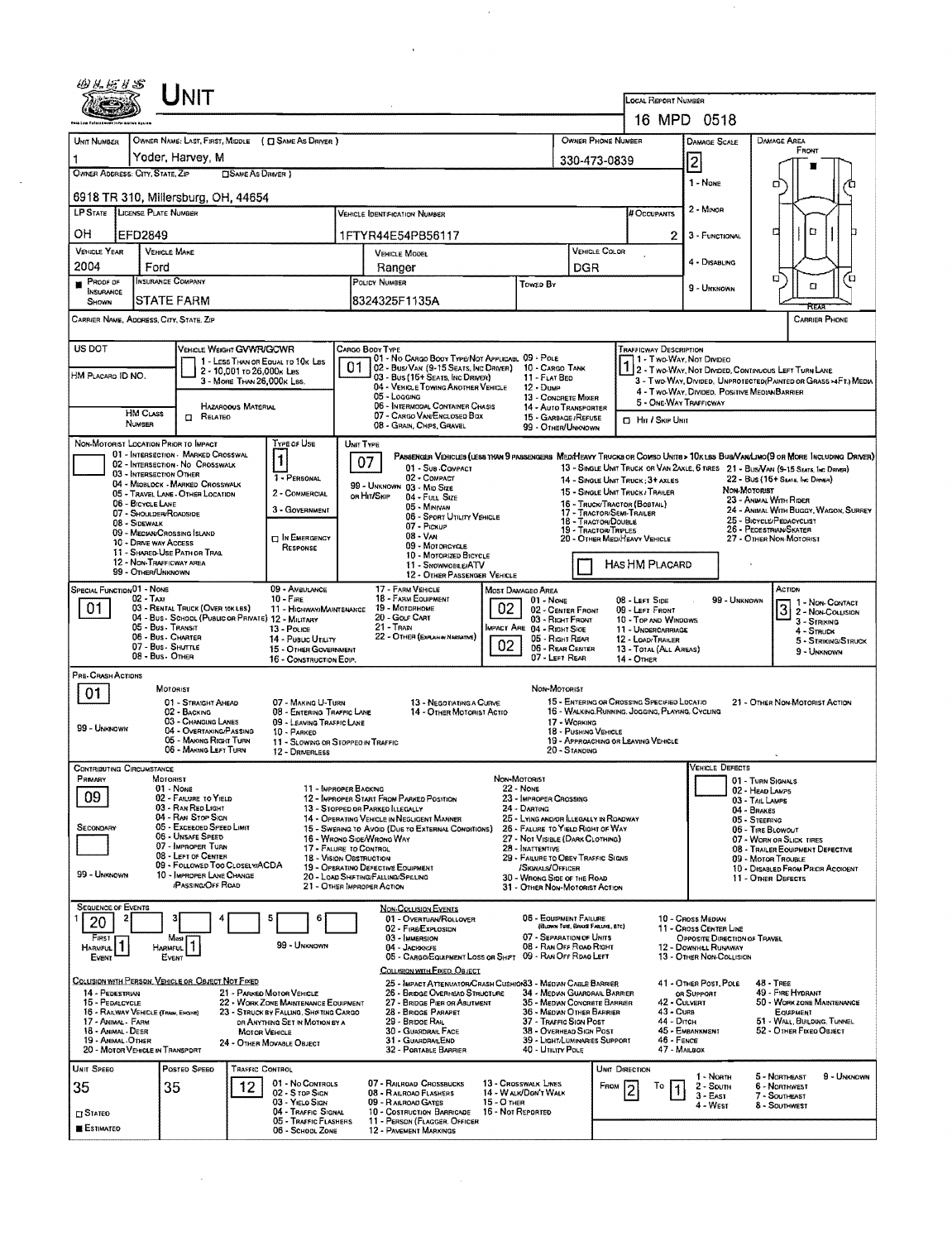|                                                                          |                                                      | ${\sf UnIT}$                                                                            |                                                                          |           |                                                                                                                                    |                                    |                                                                             |                                      |                                                                                                 |                                                                                                                   |                                                         |                                                   |                                       |
|--------------------------------------------------------------------------|------------------------------------------------------|-----------------------------------------------------------------------------------------|--------------------------------------------------------------------------|-----------|------------------------------------------------------------------------------------------------------------------------------------|------------------------------------|-----------------------------------------------------------------------------|--------------------------------------|-------------------------------------------------------------------------------------------------|-------------------------------------------------------------------------------------------------------------------|---------------------------------------------------------|---------------------------------------------------|---------------------------------------|
|                                                                          |                                                      |                                                                                         |                                                                          |           |                                                                                                                                    |                                    |                                                                             |                                      | LOCAL REPORT NUMBER                                                                             | 16 MPD 0518                                                                                                       |                                                         |                                                   |                                       |
| <b>UNIT NUMBER</b>                                                       |                                                      | OWNER NAME: LAST, FIRST, MIDDLE ( C SAME AS DRIVER )                                    |                                                                          |           |                                                                                                                                    |                                    |                                                                             | <b>OWNER PHONE NUMBER</b>            |                                                                                                 | <b>DAMAGE SCALE</b>                                                                                               |                                                         | DAMAGE AREA                                       |                                       |
| $\overline{2}$                                                           |                                                      | Orlo Auto Parts Inc.,                                                                   |                                                                          |           |                                                                                                                                    |                                    |                                                                             | 330-674-4085                         |                                                                                                 | $\overline{2}$                                                                                                    |                                                         | FRONT<br>п                                        |                                       |
| OWNER ADDRESS: CITY, STATE, ZIP                                          |                                                      | <b>CISAME AS DRIVER</b> )                                                               |                                                                          |           |                                                                                                                                    |                                    |                                                                             |                                      |                                                                                                 | 1 - None                                                                                                          |                                                         | о                                                 |                                       |
|                                                                          |                                                      | 954 N Vine St, Orrville, OH, 44667                                                      |                                                                          |           |                                                                                                                                    |                                    |                                                                             |                                      |                                                                                                 | 2 - MINOR                                                                                                         |                                                         |                                                   |                                       |
| LP STATE LICENSE PLATE NUMBER                                            |                                                      |                                                                                         |                                                                          |           | VEHICLE IDENTIFICATION NUMBER                                                                                                      |                                    |                                                                             |                                      | # Occupants                                                                                     |                                                                                                                   |                                                         | ◻<br>□                                            |                                       |
| OН<br><b>VEHICLE YEAR</b>                                                | <b>PIM7778</b><br><b>VEHICLE MAKE</b>                |                                                                                         |                                                                          |           | JB7FL24W6LP024553<br>VEHICLE MODEL                                                                                                 |                                    |                                                                             | VEHICLE COLOR                        |                                                                                                 | 3 - FUNCTIONAL<br>1.                                                                                              |                                                         |                                                   |                                       |
| 1990                                                                     | Dodge                                                |                                                                                         |                                                                          |           | Ram Pickup                                                                                                                         |                                    |                                                                             | WHI                                  |                                                                                                 | 4 - DISABLING                                                                                                     |                                                         |                                                   |                                       |
| PROOF OF<br>INSURANCE                                                    | INSURANCE COMPANY                                    |                                                                                         |                                                                          |           | POLICY NUMBER                                                                                                                      |                                    | Toweo By                                                                    |                                      |                                                                                                 | 9 - UNKNOWN                                                                                                       |                                                         | □                                                 | Έ                                     |
| <b>SHOWN</b><br>CARRIER NAME, ADDRESS, CITY, STATE, ZIP                  |                                                      | Western Reserve                                                                         |                                                                          |           | PACK3440590752                                                                                                                     |                                    |                                                                             |                                      |                                                                                                 |                                                                                                                   |                                                         |                                                   | <b>CARRIER PHONE</b>                  |
| US DOT                                                                   |                                                      | VEHICLE WEIGHT GVWR/GCWR                                                                |                                                                          |           | CARGO BODY TYPE                                                                                                                    |                                    |                                                                             |                                      | TRAFFICWAY DESCRIPTION                                                                          |                                                                                                                   |                                                         |                                                   |                                       |
|                                                                          |                                                      | 1 - LESS THAN OR EQUAL TO 10K LBS<br>2 - 10,001 to 26,000k Les                          |                                                                          | 01        | 01 - No CARGO BODY TYPE/NOT APPLICABL 09 - POLE<br>02 - Bus/ Van (9-15 Seats, Inc Driver)                                          |                                    | 10 - CARGO TANK                                                             |                                      |                                                                                                 | 31 - Two Way, Not Divideo<br>2 - Two-Way, Not Divideo, Continuous Left Turn Lane                                  |                                                         |                                                   |                                       |
| HM Placard ID NO.                                                        |                                                      | 3 - MORE THAN 26,000K LBS.                                                              |                                                                          |           | 03 - Bus (15+ SEATS, INC DRIVER)<br>04 - VEHICLE TOWING ANOTHER VEHICLE                                                            |                                    | 11 - FLAT BED<br>12 - Duse                                                  |                                      |                                                                                                 | 3 - Two-Way, Divideo. Unprotected (Painted on Grass >4Ft.) Media<br>4 - Two-Way, Divideo, Positive Median Barrier |                                                         |                                                   |                                       |
|                                                                          | <b>HM CLASS</b>                                      | <b>HAZARDOUS MATERIAL</b><br><b>CI RELATED</b>                                          |                                                                          |           | 05 - Loggino<br>06 - INTERMODAL CONTAINER CHASIS<br>07 - CARGO VAN/ENCLOSEO BOX                                                    |                                    | 13 - CONCRETE MIXER<br>14 - AUTO TRANSPORTER<br>15 - GARBAGE /REFUSE        |                                      |                                                                                                 | 5 - ONE WAY TRAFFICWAY                                                                                            |                                                         |                                                   |                                       |
|                                                                          | <b>NUMBER</b>                                        |                                                                                         |                                                                          |           | 08 - GRAIN, CHIPS, GRAVEL                                                                                                          |                                    | 99 - OTHER/UNKNOWN                                                          |                                      | □ Hn / Sκ⊯ Uмπ                                                                                  |                                                                                                                   |                                                         |                                                   |                                       |
| NON-MOTORIST LOCATION PRIOR TO IMPACT                                    |                                                      | 01 - INTERSECTION - MARKED CROSSWAL                                                     | Type or Use<br>1                                                         | UNIT TYPE | PASSENGER VEHICLES (LESS THAN 9 PASSENGERS MED/HEAVY TRUCKS OR COMBO UNITS > 10KLBS BUS/VAN/LIMO(9 OR MORE INCLUDING DRIVER)<br>07 |                                    |                                                                             |                                      |                                                                                                 |                                                                                                                   |                                                         |                                                   |                                       |
|                                                                          | 03 - INTERSECTION OTHER                              | 02 - INTERSECTION - NO CROSSWALK<br>04 - MIDBLOCK - MARKED CROSSWALK                    | 1 - PERSONAL                                                             |           | 01 - Sub COMPACT<br>02 - COMPACT                                                                                                   |                                    |                                                                             |                                      | 14 - SINGLE UNIT TRUCK; 3+ AXLES                                                                | 13 - SINGLE UNIT TRUCK OR VAN ZAXLE, 6 TIRES 21 - BUSIVAN (9-15 SEATS, INC DRIVER)                                |                                                         | 22 - Bus (16+ Seats, Inc Daver)                   |                                       |
|                                                                          | 06 - BICYCLE LANE                                    | 05 - Travel LANE - OTHER LOCATION                                                       | 2 - COMMERCIAL                                                           |           | 99 - UNKNOWN 03 - MID SIZE<br>OR HIT/SKIP<br>04 - FULL SIZE<br>05 - Minivan                                                        |                                    |                                                                             |                                      | 15 - SINGLE UNIT TRUCK / TRAILER<br>16 - TRUCK/TRACTOR (BOBTAIL)                                |                                                                                                                   | <b><i>NON-MOTORIST</i></b>                              | 23 - ANIMAL WITH RIDER                            |                                       |
|                                                                          | 07 - SHOULDER/ROADSIDE<br>08 - SIDEWALK              |                                                                                         | 3 - GOVERNMENT                                                           |           | 06 - Sport Utility Vehicle<br>07 - Pickup                                                                                          |                                    |                                                                             | 18 - TRACTOR/DOUBLE                  | 17 - TRACTOR/SEMI-TRAILER                                                                       |                                                                                                                   |                                                         | 25 - BICYCLE/PEDACYCLIST                          | 24 - ANIMAL WITH BUGGY, WAGON, SURREY |
|                                                                          | 09 - MEDIAN/CROSSING ISLAND<br>10 - DRIVE WAY ACCESS |                                                                                         | <b>DIN EMERGENCY</b><br>RESPONSE                                         |           | $08 - V_{AN}$<br>09 - MOTORCYCLE                                                                                                   |                                    |                                                                             | 19 - TRACTOR/TRIPLES                 | 20 - OTHER MEDIHEAVY VEHICLE                                                                    |                                                                                                                   |                                                         | 26 - PEDESTRIAN/SKATER<br>27 - OTHER NON-MOTORIST |                                       |
|                                                                          | 12 - NON-TRAFFICWAY AREA<br>99 - OTHER/UNKNOWN       | 11 - Shareo-Use Path or Trail                                                           |                                                                          |           | 10 - MOTORIZEO BICYCLE<br>11 - SNOWMOBILE/ATV                                                                                      |                                    |                                                                             |                                      | HAS HM PLACARD                                                                                  |                                                                                                                   |                                                         |                                                   |                                       |
| SPECIAL FUNCTION 01 - NONE                                               |                                                      |                                                                                         | 09 - AMBULANCE                                                           |           | 12 - OTHER PASSENGER VEHICLE<br>17 - FARM VEHICLE                                                                                  |                                    | MOST DAMAGEO AREA                                                           |                                      |                                                                                                 |                                                                                                                   |                                                         | ACTION                                            |                                       |
| 01                                                                       | 02 - Taxi                                            | 03 - RENTAL TRUCK (OVER 10K LBS)<br>04 - Bus - School (Public or Private) 12 - Military | $10 -$ Fire<br>11 - HIGHWAY/MAINTENANCE                                  |           | 18 - FARM EQUIPMENT<br>19 - Мотовноме<br>20 - GOLF CART                                                                            | 06                                 | 01 - NONE<br>02 - CENTER FRONT                                              |                                      | 08 - LEFT SIDE<br>09 - LEFT FRONT                                                               | 99 - UNINOWN                                                                                                      |                                                         |                                                   | 1 - Non-Contact<br>2 - Non-Collision  |
|                                                                          | 05 - Bus - Transit<br>06 - Bus - Charter             |                                                                                         | 13 - Pouce<br>14 - Pusuc Unury                                           |           | $21 -$ Train<br>22 - OTHER (EXPLAN IN NATIONATIVE)                                                                                 |                                    | 03 - RIGHT FRONT<br>MPACT ARE 04 - RIGHT SIDE<br>05 - Right Rear            |                                      | 10 - TOP AND WINDOWS<br>11 - UNDERCARRIAGE<br>12 - LOAD/TRAILER                                 |                                                                                                                   |                                                         | $4 -$ Struck                                      | 3 - STRIKING<br>5 - STRIKING/STRUCK   |
|                                                                          | 07 - Bus - SHUTTLE<br>08 - Bus. OTHER                |                                                                                         | 15 - OTHER GOVERNMENT<br>16 - CONSTRUCTION EOIP.                         |           |                                                                                                                                    | 06                                 | 06 - REAR CENTER<br>07 - Left Rear                                          |                                      | 13 - TOTAL (ALL AREAS)<br>14 - OTHER                                                            |                                                                                                                   |                                                         |                                                   | 9 - Unknown                           |
| PRE- CRASH ACTIONS                                                       |                                                      | <b>MOTORIST</b>                                                                         |                                                                          |           |                                                                                                                                    |                                    | <b>NON MOTORIST</b>                                                         |                                      |                                                                                                 |                                                                                                                   |                                                         |                                                   |                                       |
| 11                                                                       |                                                      | 01 - STRAIGHT AHEAO<br>02 - BACKING                                                     | 07 - MAKING U-TURN                                                       |           | 13 - NECOTATING A CURVE                                                                                                            |                                    |                                                                             |                                      | 15 - ENTERING OR CROSSING SPECIFIED LOCATIO<br>16 - WALKING, RUNNING, JOGGING, PLAYING, CYCLING |                                                                                                                   |                                                         | 21 - OTHER NON-MOTORIST ACTION                    |                                       |
| 99 - UNKNOWN                                                             |                                                      | 03 - CHANGING LANES<br>04 - OVERTAKING/PASSING                                          | 08 - ENTERING TRAFFIC LANE<br>09 - LEAVING TRAFFIC LANE<br>10 - PARKED   |           | 14 - OTHER MOTORIST ACTIO                                                                                                          |                                    |                                                                             | 17 - WORKING<br>18 - Pushing Vehicle |                                                                                                 |                                                                                                                   |                                                         |                                                   |                                       |
|                                                                          |                                                      | 05 - MAKING RIGHT TURN<br>06 - MAKING LEFT TURN                                         | 11 - SLOWING OR STOPPED IN TRAFFIC<br>12 - DRIVERLESS                    |           |                                                                                                                                    |                                    |                                                                             | 20 - STANDING                        | 19 - APPROACHING OR LEAVING VEHICLE                                                             |                                                                                                                   |                                                         |                                                   |                                       |
| <b>CONTRIBUTING CIRCUMSTANCE</b>                                         | MOTORIST                                             |                                                                                         |                                                                          |           |                                                                                                                                    | NON-MOTORIST                       |                                                                             |                                      |                                                                                                 | <b>VEHICLE DEFECTS</b>                                                                                            |                                                         |                                                   |                                       |
| PRIMARY<br>01                                                            |                                                      | 01 - NONE<br>02 - FAILURE TO YIELD                                                      | 11 - IMPROPER BACKING                                                    |           | 12 - IMPROPER START FROM PARKED POSITION                                                                                           |                                    | 22 - Nove<br>23 - IMPROPER CROSSING                                         |                                      |                                                                                                 |                                                                                                                   | 01 - TURN SIGNALS<br>02 - HEAD LAMPS<br>03 - TAIL LAMPS |                                                   |                                       |
|                                                                          |                                                      | 03 - RAN RED LIGHT<br>04 - RAN STOP SIGN                                                |                                                                          |           | 13 - STOPPED OR PARKED LLEGALLY<br>14 - OPERATING VEHICLE IN NEGLIGENT MANNER                                                      |                                    | 24 - DARTING<br>25 - LYING ANO/OR ILLEGALLY IN ROADWAY                      |                                      |                                                                                                 |                                                                                                                   | 04 - BRAKES<br>05 - STEERING                            |                                                   |                                       |
| SECONDARY                                                                |                                                      | 05 - Exceepeo Speep Limit<br>06 - Unsafe Speed                                          |                                                                          |           | 15 - SWERING TO AVOID (DUE TO EXTERNAL CONDITIONS)<br>16 - WRONG SIOE/WRONG WAY                                                    |                                    | 26 - FALURE TO YIELD RIGHT OF WAY<br>27 - NOT VISIBLE (DARK CLOTHING)       |                                      |                                                                                                 |                                                                                                                   | 06 - TIRE BLOWOUT                                       | 07 - WORN OR SLICK TIRES                          |                                       |
|                                                                          |                                                      | 07 - IMPROPER TURN<br>08 - LEFT OF CENTER<br>09 - Fou, owen Too CLDSELY/ACDA            | 17 - FALURE TO CONTROL<br>18 - VISION OBSTRUCTION                        |           | 19 - OPERATING DEFECTIVE EQUIPMENT                                                                                                 |                                    | 28 - INATTENTIVE<br>29 - FAILURE TO OBEY TRAFFIC SIGNS<br>/SIGNALS/OFFICER  |                                      |                                                                                                 |                                                                                                                   | 09 - Moron ThousLe                                      | 08 - TRAILER EQUIPMENT DEFECTIVE                  | 10 - DISABLED FROM PRIOR ACCIDENT     |
| 99 - UNKNOWN                                                             |                                                      | 10 - IMPROPER LANE CHANGE<br><b>PASSING OFF ROAD</b>                                    |                                                                          |           | 20 - LOAD SHIFTING/FALLING/SPILLING<br>21 - OTHER IMPROPER ACTION                                                                  |                                    | 30 - WRONG SIDE OF THE ROAD<br>31 - OTHER NON-MOTORIST ACTION               |                                      |                                                                                                 |                                                                                                                   | 11 - OTHER DEFECTS                                      |                                                   |                                       |
| <b>SEQUENCE OF EVENTS</b>                                                |                                                      |                                                                                         |                                                                          |           | NON-COLLISION EVENTS                                                                                                               |                                    | 06 - EQUIPMENT FAILURE                                                      |                                      |                                                                                                 |                                                                                                                   |                                                         |                                                   |                                       |
| 20<br>FIRST                                                              |                                                      |                                                                                         | Б                                                                        |           | 01 - OVERTUAN/ROLLOVER<br>02 - FIRE/EXPLOSION<br>03 - IMMERSION                                                                    |                                    | 07 - SEPARATION OF UNITS                                                    | (BLOWN TIRE, BRAKE FAILURE, ETC)     |                                                                                                 | 10 - Cross Median<br>11 - CROSS CENTER LINE<br>OPPOSITE DIRECTION OF TRAVEL                                       |                                                         |                                                   |                                       |
| HARMFUL<br>EVENT                                                         | Harmful<br>EVENT                                     |                                                                                         | 99 - UNKNOWN                                                             |           | 04 - JACKKNIFE<br>05 - CARGO/EOU:PMENT LOSS OR SHIFT 09 - RAN OFF ROAD LEFT                                                        |                                    | 08 - RAN OFF ROAD RIGHT                                                     |                                      |                                                                                                 | 12 - DOWNHEL RUNAWAY<br>13 - OTHER NON-COLLISION                                                                  |                                                         |                                                   |                                       |
|                                                                          |                                                      | COLUSION WITH PERSON, VEHICLE OR OBJECT NOT FIXED                                       |                                                                          |           | <b>COLLISION WITH FIXED, OBJECT</b><br>25 - IMPACT ATTENUATOR/CRASH CUSHION33 - MEDIAN CABLE BARRIER                               |                                    |                                                                             |                                      |                                                                                                 | 41 - OTHER POST, POLE                                                                                             | $48 -$ TREE                                             |                                                   |                                       |
| 14 - PEOESTRIAN<br>15 - PEDALCYCLE                                       |                                                      |                                                                                         | 21 - PARKEO MOTOR VEHICLE<br>22 - WORK ZONE MAINTENANCE EQUIPMENT        |           | 26 - BRIDGE OVERHEAD STRUCTURE<br>27 - BRIDGE PIER OR ABUTMENT                                                                     |                                    | 34 - MEDIAN GUARORAIL BARRIER<br>35 - MEDIAN CONCRETE BARRIER               |                                      |                                                                                                 | OR SUPPORT<br>42 - CULVERT                                                                                        |                                                         | 49 - FIRE HYDRANT                                 | 50 - WORK ZONE MAINTENANCE            |
| 16 - RAILWAY VEHICLE (TRAN, ENDINE)<br>17 - Animal - Farm                |                                                      |                                                                                         | 23 - STRUCK BY FALLING, SHIFTING CARGO<br>OR ANYTHING SET IN MOTION BY A |           | 28 - BRIDGE PARAPET<br>29 - BRIDGE RAIL                                                                                            |                                    | 36 - Median Other Barrier<br>37 - TRAFFIC SIGN POST                         |                                      |                                                                                                 | 43 - Cuns<br>44 - Опсн                                                                                            |                                                         | EQUIPMENT<br>51 - WALL BUILDING, TUNNEL           |                                       |
| 18 - Andiana Deer<br>19 - ANMAL OTHER<br>20 - MOTOR VEHICLE IN TRANSPORT |                                                      | MOTOR VEHICLE                                                                           | 24 - OTHER MOVABLE OBJECT                                                |           | 30 - GUARDRAIL FACE<br>31 - GUARDRAILEND<br>32 - PORTABLE BARRIER                                                                  |                                    | 38 - Overhead Sign Post<br>39 - LIGHT/LUMINARIES SUPPORT<br>40 - Unury Pole |                                      |                                                                                                 | 45 - EMBANKMENT<br>46 - FENCE<br>47 - MALBOX                                                                      |                                                         | 52 - OTHER FIXED OBJECT                           |                                       |
| UNIT SPEED                                                               |                                                      | POSTEO SPEED<br>TRAFFIC CONTROL                                                         |                                                                          |           |                                                                                                                                    |                                    |                                                                             |                                      | UNIT DIRECTION                                                                                  |                                                                                                                   |                                                         |                                                   | 9 - UNKNDWN                           |
| 0                                                                        |                                                      | 12<br>35                                                                                | 01 - No Controls<br>02 - S TOP SIGN                                      |           | 07 - RAILROAD CROSSBUCKS<br>08 - RAILRDAD FLASHERS                                                                                 |                                    | 13 - CROSSWALK LINES<br>14 - WALK/DON'T WALK                                |                                      | FROM<br>Tσ                                                                                      | 1 - North<br>$2 -$ South<br>$3 - E$ AST                                                                           |                                                         | 5 - Northeast<br>6 - NORTHWEST<br>7 - Southeast   |                                       |
| $\square$ Stated                                                         |                                                      |                                                                                         | 03 - YIELD SIGN<br>04 - TRAFFIC SIGNAL                                   |           | 09 - RALROAD GATES<br>10 - COSTRUCTION BARRICADE                                                                                   | $15 - 0$ THER<br>16 - Nor Reported |                                                                             |                                      |                                                                                                 | 4 - West                                                                                                          |                                                         | 8 - SOUTHWEST                                     |                                       |
| <b>ESTIMATED</b>                                                         |                                                      |                                                                                         | 05 - Traffic Flashers<br>06 - SCHOOL ZONE                                |           | 11 - PERSON (FLAGGER, OFFICER<br>12 - PAVEMENT MARKINGS                                                                            |                                    |                                                                             |                                      |                                                                                                 |                                                                                                                   |                                                         |                                                   |                                       |
|                                                                          |                                                      |                                                                                         |                                                                          |           |                                                                                                                                    |                                    |                                                                             |                                      |                                                                                                 |                                                                                                                   |                                                         |                                                   |                                       |

 $\mathcal{A}$